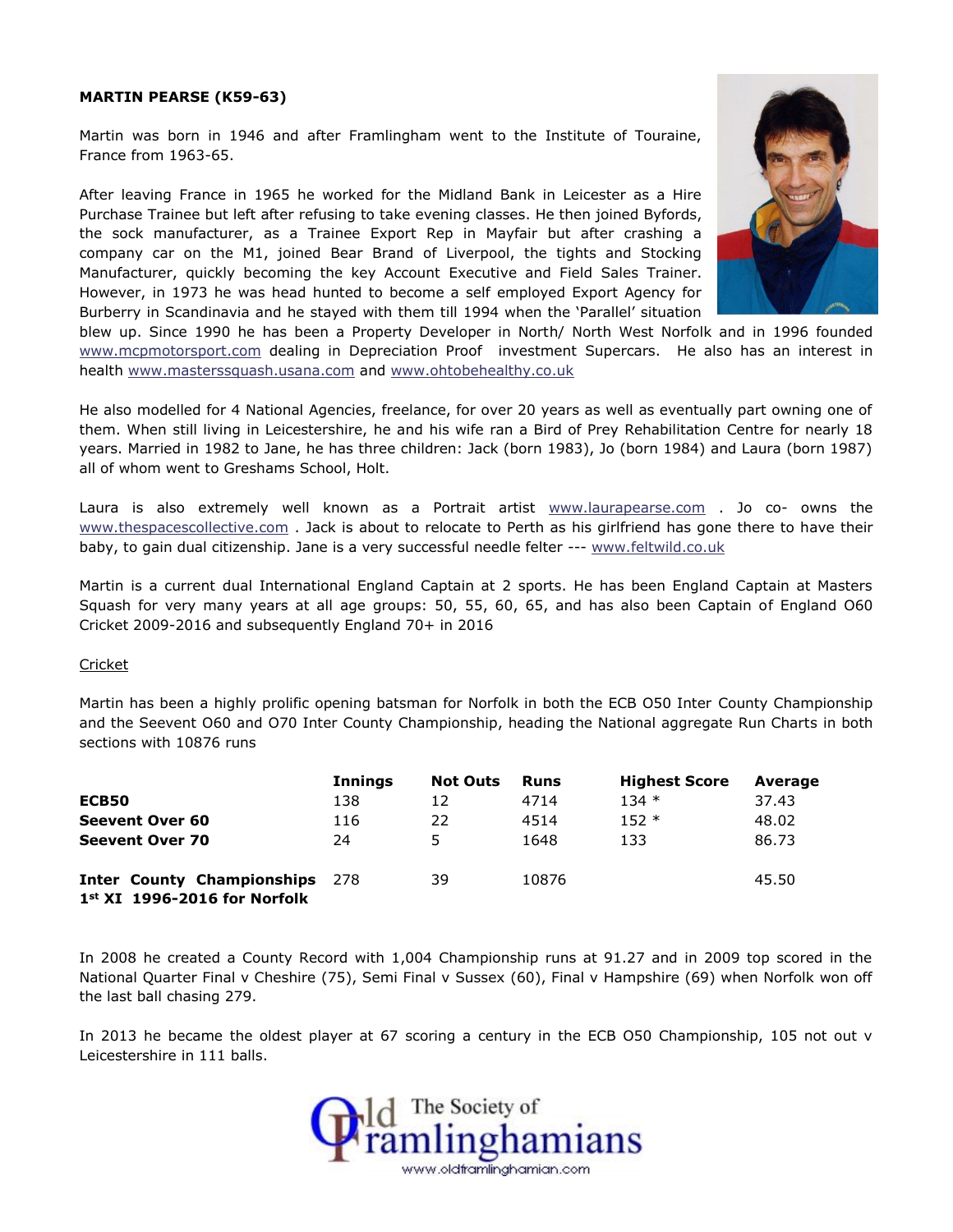In 2016 he broke the existing Championship  $1<sup>st</sup>$  XI League runs aggregate with a record 1279, with 6 centuries, including 4 in successive innings in six days , combined with 126\* not out in 90 balls v Australia in the 2<sup>nd</sup> Ashes Test at Radlett. His total in the 3 Ashes innings was 233 with one not out.

He founded the Spitfire/ now Seevent National Championship in 2008, [www.60CC.co.uk](http://www.60cc.co.uk/) which now provides highly competitive cricket at International and National level for over 32 Counties and also has social elevens. Martin has captained England 60+ versus Australia nine times with seven victories, one loss and one tie. In 2016 he won the Ashes 2-1 with England winning the decider by 12 runs at Burridge CC, Southampton.He has been the Chairman of Seevent from 2008 to the present day. He has played against Fram many times for the MCC where he is the longest serving playing cricketer (51 years since election after being proposed by NFB)



and in fact scored 80 on his last appearance for the MCC on the back in May 2006. Since then the fixture has always clashed with a County match. He rates the Fram square as near as the best batting wicket anywhere in Britain, a tribute to the legacy of Colin Rutterford.

In August 2017 it was announced that he had been selected to captain the 2018 England Over 70s tour to Australia in March 2018. The full squad was Martin Pearse (Norfolk) Captain, Andy Barnes (Sussex), Mickey Swain (Hampshire), Miles Rawlings (Yorkshire), Mark Shimmons (Sussex), Peter Crees (Sussex), Trevor Knowles (Worcestershire), Barry Hart (Surrey), Bob Ogden (Leicestershire), Jeff Baxter (Leicestershire)-Wkt, Ian Watson (Hampshire) –Wkt, Trevor Spindler (Oxfordshire), Ray Clarke (Surrey), Martin Woodward (Worcestershire), Peter Bettelley (Wales), Billy Smith (Lancashire), Graeme Corke (Sussex), Mickey Allen (Northamptonshire). The Manager was Nigel Ling (Yorkshire Ridings)

## Squash

Martin has been playing County Squash since 1965 and has over 100 appearances for Leicestershire and exactly 100 Norfolk in the Inter County Competitions.

Tournament-wise, he has won nearly 55 County titles for Leicestershire, Northants and Norfolk (including one for Racketball) and a host of National Titles, Irish O45 x 2, Scotland O45  $\times$  1, Hungarian O60  $\times$  1, German O50  $\times$  3, English Regional Titles x 7, European Masters Titles x 2, 2008/9 and has been Runner up in the British Open x 4 and was the losing Finalist in the World Masters O60 in Cape Town 2006.

He won the Bronze Medal in the World Masters Over 70 Championship in Johannesburg Sept 2016



He holds the World Team Title for England O45 v South Africa in Johannesburg 1997 when he beat the South African no 2 Tony Martin 10/9 10/9 9/0, as England won 2-1.